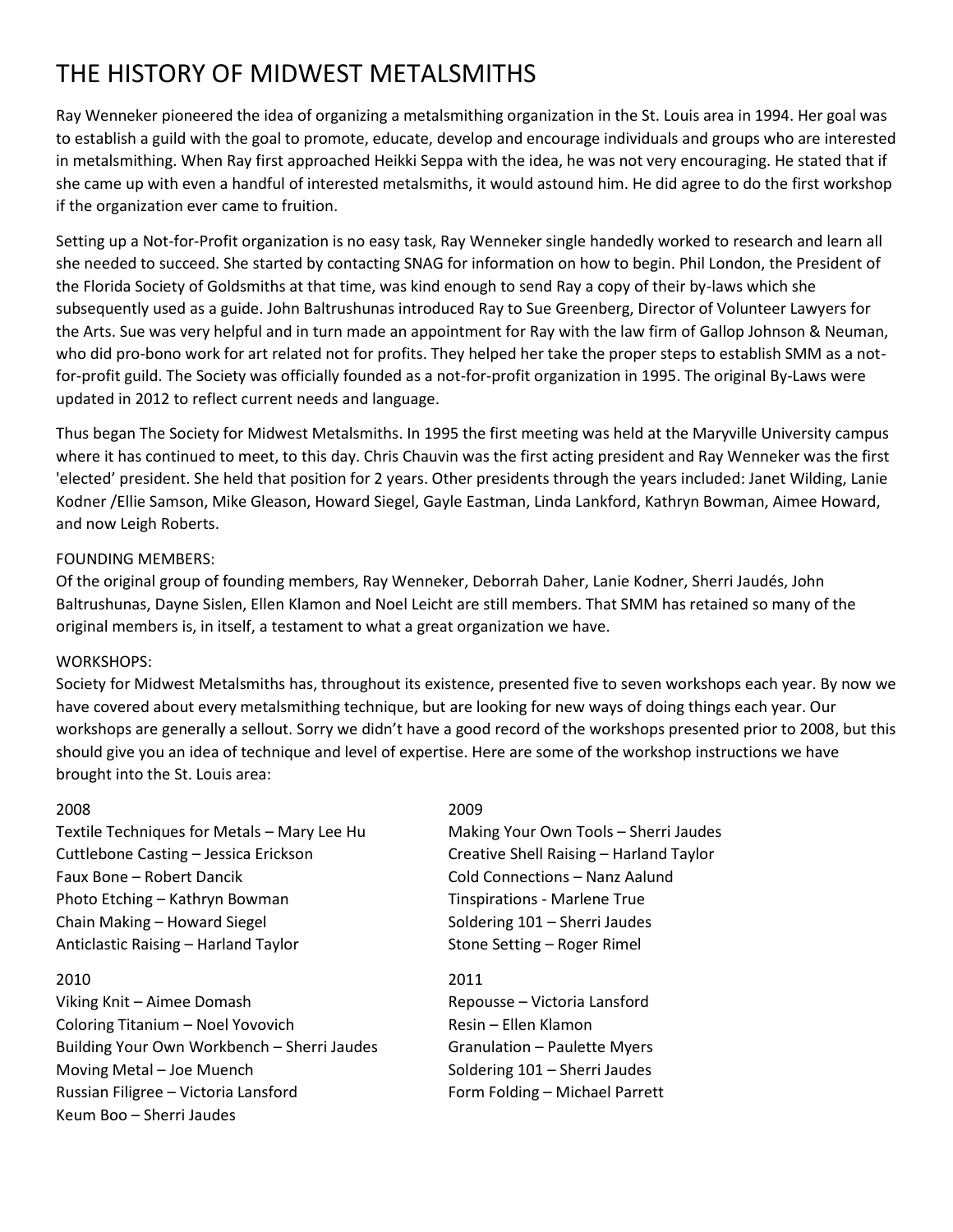Jewelry Photography – Garry McMichaels Rose Engine Turning – Steve White Etsy Shop – Kathryn Bowman Dip, Dry, Draw, & Fire – Ken Bova Custom Clasps – Alison Antelman Line in Enamel – Sarah Perkins Cold Connections – Sherri Jaudes Mokume Gane – Eric Burris Micro-Forming - Andrea & Chuck Kennington Making Multiples – Jayne Redman

2014 2015 Modified Bezel – Jennifer Mokren The Art of Electroforming – Aimee Howard How to use the Hydraulic Press – Sherri Jaudes Porcelain – Small Scale Processes for Contained – Joe Muench Jewelry – Billie Thiede Steel Jewelry – Leia Zumbro **Inlay/Married Metals – Suzan Rezac** Tubing Technical – Alison Antelman Soldering 101 – Sherri Jaudes Color on Metal – Gail Crossman Moore

# 2016 2017

Whistles! – Joe Muench In The Line of Fire: Torch Fired Enamel Drawing, Painting, and Appropriation in Enamel - Anne Havel Anne Havel Powder Coating – Kelly Miller **Paulette Myers** Paulette Myers

## 2012 2013

Making and Repairing Tools – Sherri Jaudes

Organic Metals – Marne Ryan Anti-Clastic Raising – Michael Good Steel Jewelry – Brice Garrett Fused Chain – Nancy Brickner Jessica Calderwood Reticulation-Keumboo-Perforation – Designing In Multiples – Don Friedlich

## EXHIBITIONS:

1996 Regional Exhibition – Location St. Louis Artists' Guild "At the Table" with professionally printed catalog Juror - Chuck Evans with lecture at show Exhibition Chair – Deborrah Daher

1999 - National Exhibition – Location St. Louis Artists' Guild "Talismans for the Coming Millennium" with professionally printed catalog Exhibition Chair – Deborrah Daher Juror – Eleanor Moty with lecture at show

1999 - SNAG CONFERENCE:

In 1999 SMM had the privilege of hosting the Society for North American Goldsmiths (SNAG) Conference here in St. Louis. Lanie Kodner and Ellie Samson were the presidents at that time and shouldered a lot of the responsibility along with John Baltrushunas and Paulette Myers as chairs.

Michael Good was the keynote speaker, with Betty Helen Longhi, Lisa Gralnick, Gavreal Feder, Jim Kelso, Nicole Ann DesChamps, Hiroko Sato-Pijanowski, Roy Skognick, Rick Smith, Kathleen Eggert, John Behringer, Jan Yager, John Medwedeff, Dennis Nahabetian, Nancy Sachs, David Watkins and Susan Ewing as speakers.

There were special exhibitions at local venues including: Elleard B. Heffren, Locus Gallery, Laumeier Sculpture Park, Craft Alliance, Washington University Gallery of Art, Anheuser-Busch Gallery of Art at COCA, Southern Illinois University at Edwardsville, University Museum, SIUE Wagner Arts Gallery, Nancy Sachs Gallery, James Durbin Jewelers and Componere Gallery of Art and Fashion. Maryville University, St. Louis hosted "In the Palm of Your Hand,' a student exhibition, juried by Deborrah Daher and Ellen Klamon and chaired by Sherri Jaudés. Deborrah Daher also designed and produced the Student Show catalog. Also in conjunction with the Conference, Linda Shapiro as Workshop Chairperson organized 10 workshops for before and after the conference. The workshops included presenters: Betty Helen Longhi, Elliot Pujol, Lee Marshall, Elizabeth Brim, Douglas Harling, Fred Fenster, Rick Smith, Munya Avigail Upin, and Chuck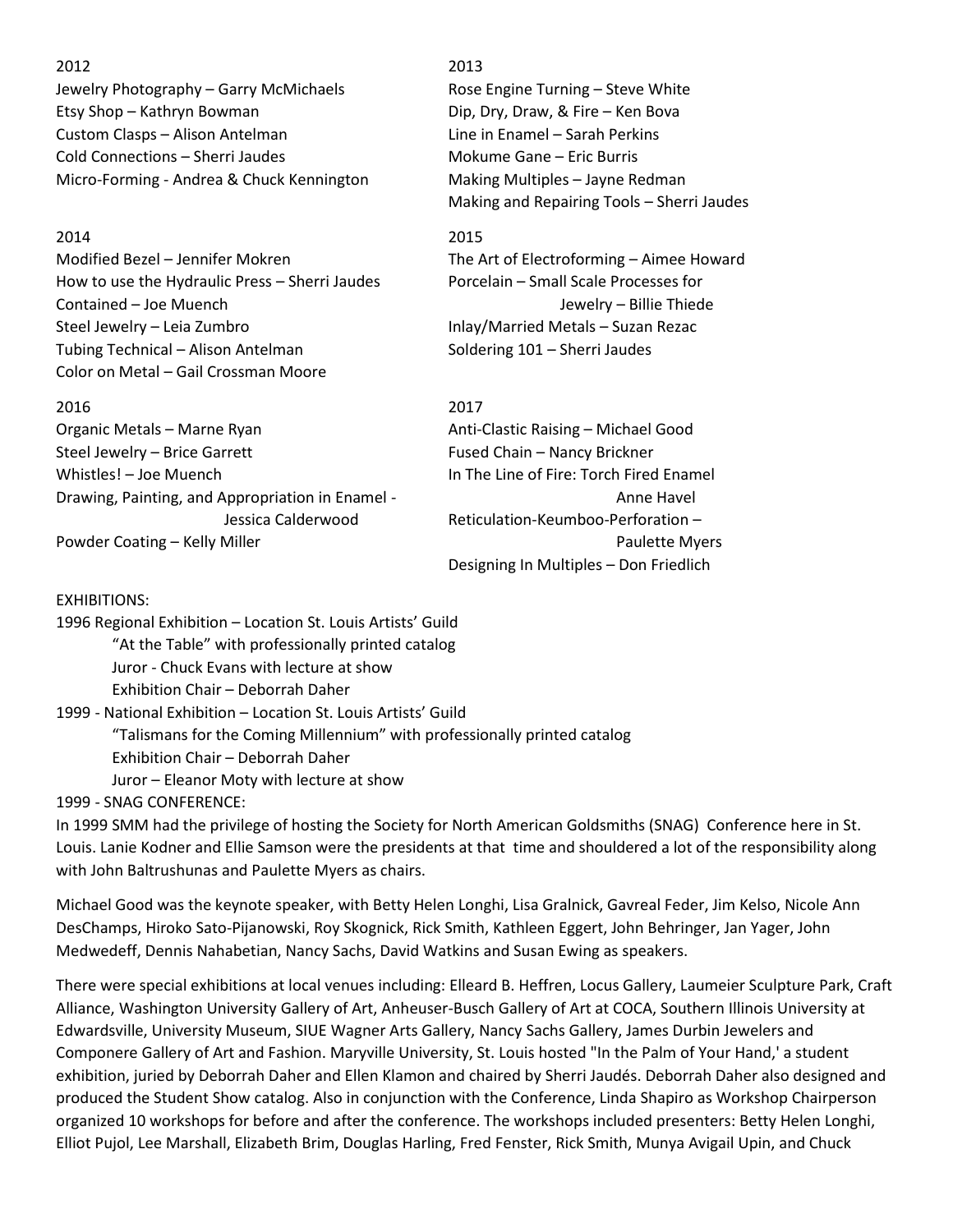Evans. The SNAG conference was a huge project and a lot of hard work for our relatively new and small guild to organize. It brought very positive attention from the whole metalsmithing community to SMM, the Midwest and St. Louis.

2001 – National Exhibition – Location St. Louis Artists' Guild "Metal Departures" with professionally printed catalog Exhibition Chair – Janet Wilding Juror – Pat Flynn with lecture at show 2004 – National Exhibition – Location St. Louis Artists' Guild "Stone/s a Piece of Rock for a Specific Function" with professionally printed catalog Exhibition Co-Chairs – Lanie Kodner and Deborrah Dahr Juror – C.James Meyer with lecture at show 2006 – National Exhibition – Location St. Louis Artists' Guild "Hey, These Things Just Snap Right Off!" with professionally printed catalog Exhibition Co-Chairs – Sherri Jaudes and Jessica Erickson Juror – Andy Cooperman with lecture at show 2008-09 – International Online Exhibition 50 digital images of metalwork and jewelry remaining online for two years. "METAL Inclinaitons" Exhibition Chair – Dayne Sislen Jurors – Michael Monroe, Marilyn da Silva, and Susie Ganch 2010-12 – International Online Exhibition remaining up for two years. 50 digital images of metalwork and jewelry remaining online for two years. "METAL Inclinaitons2" Exhibition Chair – Dayne Sislen Jurors – Jamie Bennett, Klaus Bürgel, John Cogswell, and Sydney Lynch 2010 & 2011 – Member's Show at Third Degree Glass Factory "Jewelry 2 the Third Degree" Exhibition Chair – Ellen Klamon Open to all members on first come first serve basis. 2012 thru 2016– Member's Show at Ethical Society of St. Louis "Hot Metal" Exhibition Chair – Ellen Klamon Open to all members on first come first serve basis.

2017 – Member's Show at Ethical Society of St. Louis "Hot Metal" Exhibition Co-Chair – Lisa Koenig and Rosemary Werkmeister Open to all members on first come first serve basis.

There have been special exhibitions at local venues including: Elleard B. Heffren, Locus Gallery, Laumeier Sculpture Park, Craft Alliance, Washington University Gallery of Art, Anheuser-Busch Gallery of Art at COCA, Southern Illinois University at Edwardsville, University Museum, SIUE Wagner Arts Gallery, Nancy Sachs Gallery, James Durbin Jewelers and Componere Gallery of Art and Fashion. Maryville University, St. Louis hosted "In the Palm of Your Hand,' a student exhibition, juried by Deborrah Daher and Ellen Klamon and chaired by Sherri Jaudés. Deborrah Daher also designed and produced the Student Show catalog.

## NEWSLETTER:

Started in 1995 Chris Chauvin was the first newsletter editor, subsequent editors have been; Dayne Sislen, Susan Boudreau, April Morris, Linda Lankford, Elizabeth Wood, Rachel Thoma and Lisa Koenig. We now communicate events, ideas and share technical information through a private Facebook page for members.